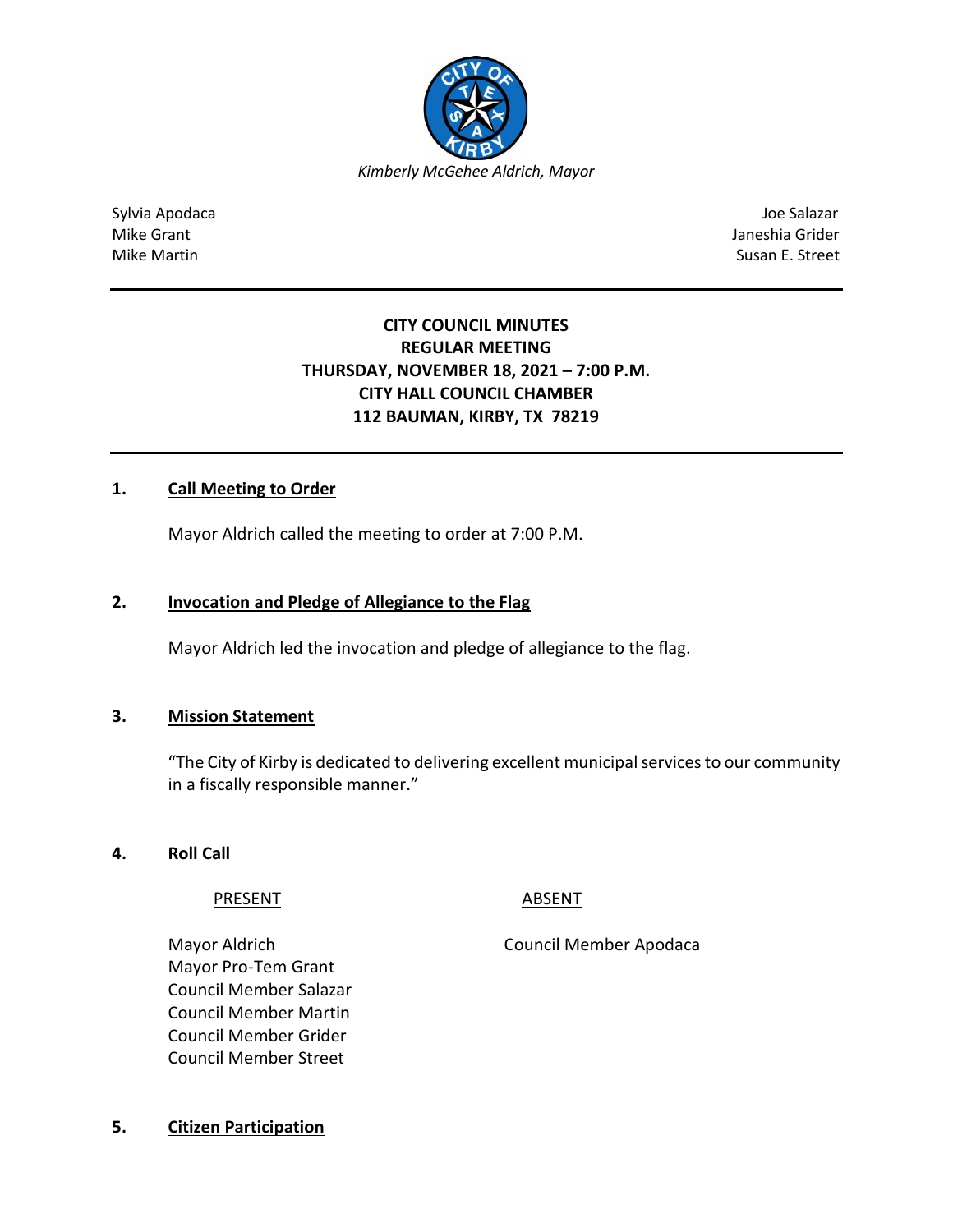1. Felix Arambula – He spoke about an upcoming court case.

2. Chris Garza – He spoke about "Citizens Participation" and expressed his views. He suggested absolving the time limit.

3. Kat McGarity – She announced Beautification and Recycle Committee is conducting the Annual Holiday Decorating Contest.

4. Lisa Clark – She inquired about the stop sign on Binz Engleman Road.

5. Jack Miller – He spoke about an email he sent to City Council and administration concerning how the city conducts the meeting when a citizen requests to speak. Also, he explained why he is attending the meetings.

6. B. J. Voigt – She informed Council she delivered six gift bags, etc. for Blue Santa. She thanked residents for their donations. She recognized Officer Gonzales and Fire Department personnel for taking the extra step. She wished everyone a Happy Thanksgiving.

# **6. Consideration Of And Action On Minutes**

- a. Regular Minutes October 28, 2021
- b. Regular Minutes November 4, 2021

Council Member Street moved to accept the Minutes of October 28, 2021; seconded by Mayor Pro-Tem Grant. The motion carried 6-0.

Mayor Pro-Tem Grant moved to accept the Minutes of November 4, 2021; seconded by Council Member Street. The motion carried with a 5-0-1 vote. (1 abstain – Council Member Salazar).

# **7. Presentation**

#### a. Introduction of New City Employees

Animal Control – Mike Carrillo, Animal Control Officer introduced Stephanie Velazquez and J'ana Cortez who was not present. He thanked B.J. Voigt for the donations.

# b. Special Presentation By Beautification And Recycle Committee

Members of the Beautification and Recycle Committee presented Mayor Aldrich with a plant and card offering their condolences.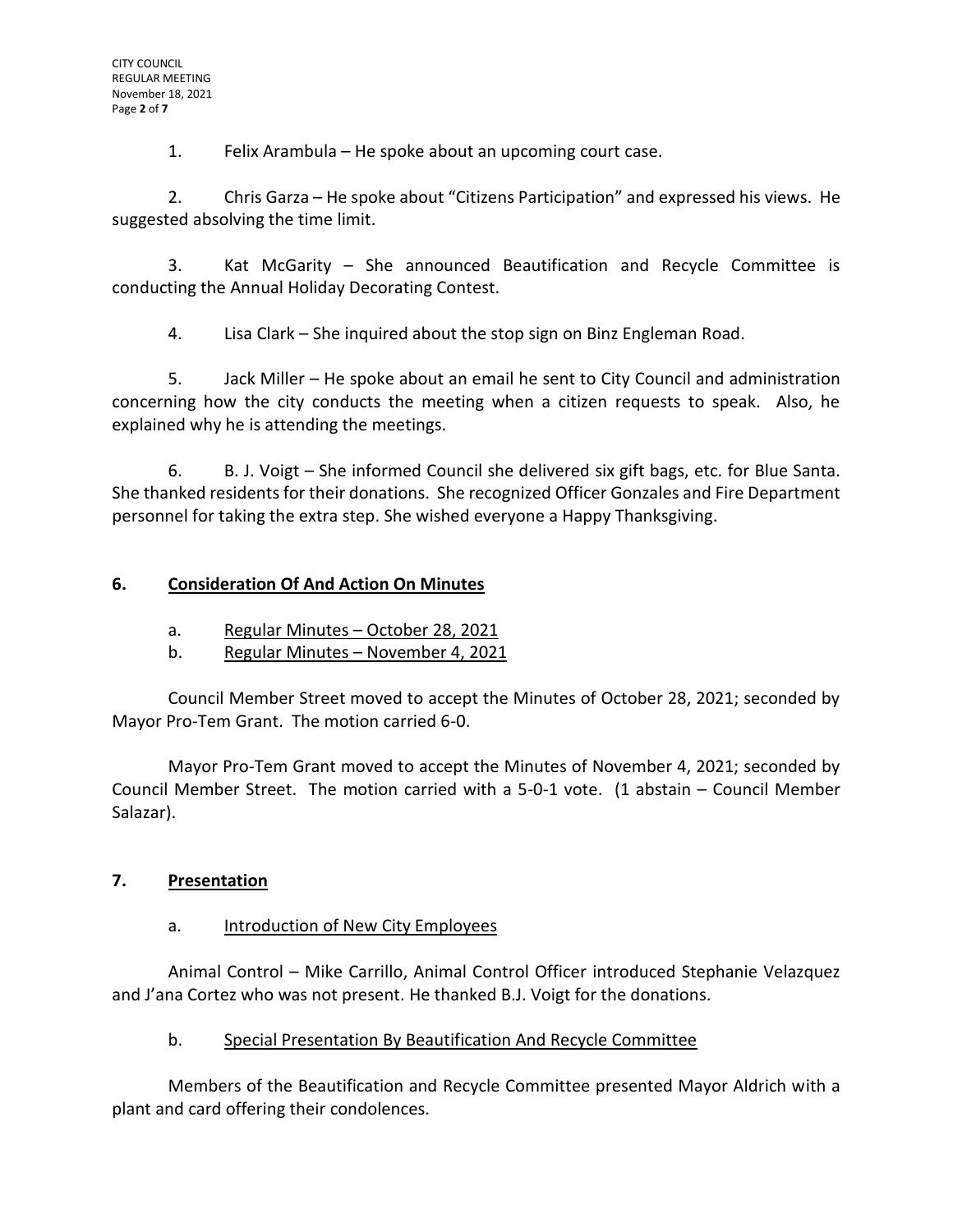#### **8. General Discussion And Possible Action**

## a. Discussion And Possible Action On Appointment Of A Member To The Economic Development Committee

There were not any applications.

b. Discussion And Possible Action On Appointment Of A Member To The Beautification And Recycle Committee

There were not any applications.

c. Discussion And Possible Action On Correction Of Fiscal Year 2020-2021 Budget Amendment Number Three.

Tina Ynfante, Finance Director, explained the correction of Fiscal Year 2020-2021 Budget Amendment Number Three. The Budget Amendment cover sheet was provided to Council with the correct increase of \$62,411; however, the budget line item STR 9 on the spreadsheet was listed incorrectly with an increase of only \$35,175. The Amended Budget line item should be \$450,761 instead of \$388,350.

Council Member Salazar moved to accept the correction in the amount of \$450,761 for the Amended Budget line item STR 9 for Fiscal Year 2020-2021 Budget Amendment Number Three; seconded by Council Member Martin. The motion carried with 6-0 vote.

AYES: 6 NAYES: 0

d. Discussion And Possible Action On Resolution No. R-2021-739 Of The City Council Of The City Of Kirby, Texas, Authorizing Participation In The Global Opioid Settlement And Adopting The Texas Term Sheet And Its Intrastate Allocation Schedule Regarding The Global Opioid Settlement; Authorizing The City Manager To Execute All Necessary Documents In Connection With The Above On Behalf Of The City Of Kirby, Texas; And Providing An Effective Date.

After Council discussion, Council Member Grider moved to accept Resolution No. R-2021- 739 of the City Council of the City of Kirby, Texas, authorizing participation in the Global Opioid Settlement and adopting the Texas Term Sheet and its intrastate allocation schedule regarding the Global Opioid Settlement; authorizing the City Manager to execute all necessary documents in connection with the above on behalf of the City of Kirby, Texas; and providing an effective date; seconded by Mayor Pro-Tem Grant. Th motion carried with a 6-0 vote.

AYES: 6 NAYES: 0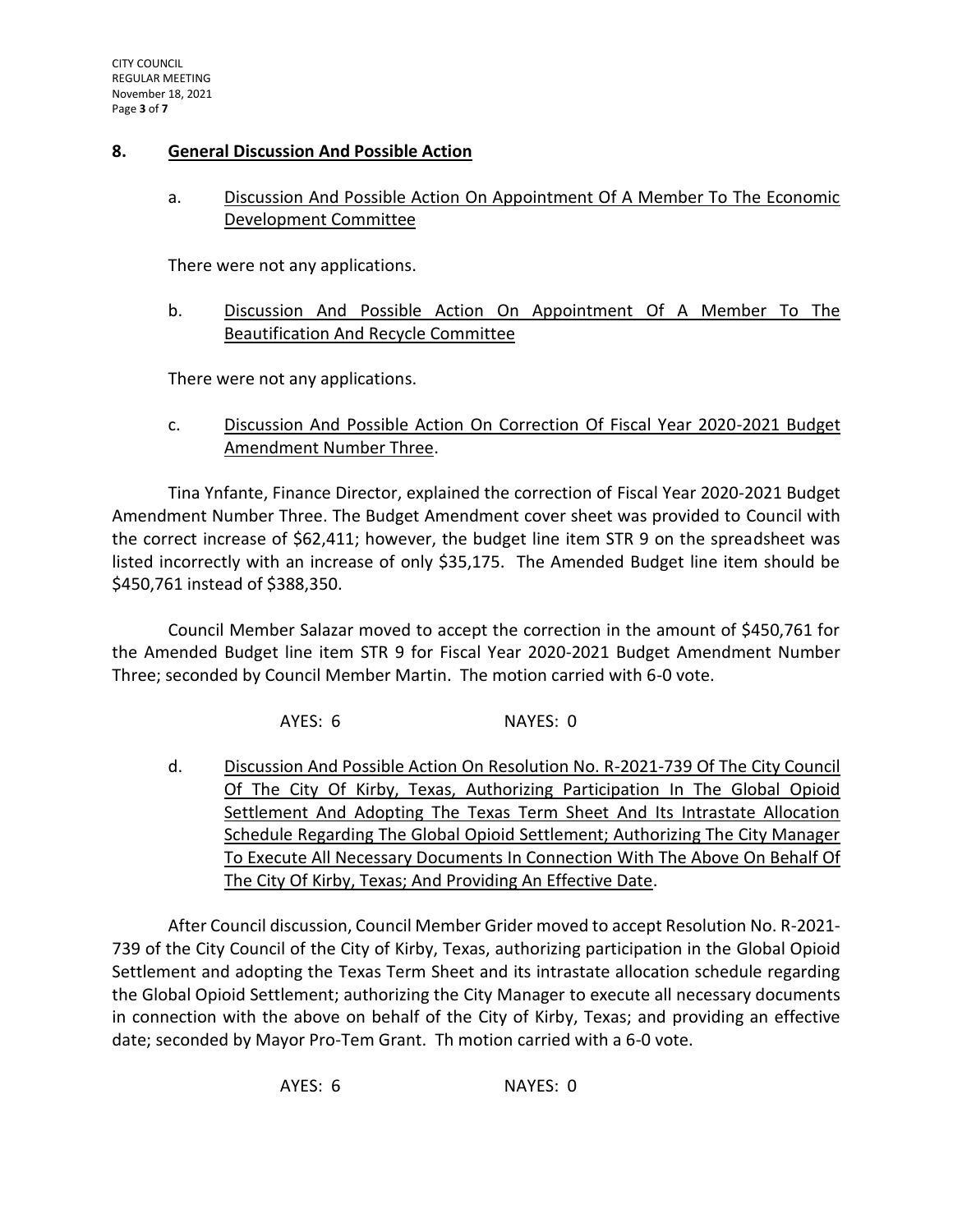## e. Discussion And Possible Action To Change The Date Of The December 23, 2021 City Council Meeting

Mayor Pro-Tem Grant moved to change the date of the December 23, 2021 City Council meeting to December 16, 2021; seconded by Council Member Martin. The motion carried with a 6-0 vote.

AYES: 6 NAYES: 0

## f. Discussion And Possible Action On Posting City Council Packets On The City Website

Council Members discussed the pros and cons posting the City Council packets on the City website.

Jack Miller – He contributed his ideas on this item. He supported posting the City Council Packet on the City website.

Council Member Street moved to post the entire packet on the Kirby website when it is updated and until the website is updated the packet will be posted on Kirby CM Facebook page as soon as it is available to be posted; seconded by Council Member Martin. The motion carried with a 6-0 vote.

AYES: 6 NAYES: 0

# g. Discussion And Possible Action On Video Streaming All City Of Kirby Meetings

Council Members discussed the pros and cons of video streaming all City of Kirby meetings. Once equipment is installed Council and staff will be trained to operate it for meetings.

Jack Miller – He offered his views on this item. He supported live streaming all of the Kirby meetings.

Council Member Street moved to video stream all City of Kirby meetings effective January 2022; seconded by Council Member Salazar. The motion carried with a 6-0 vote.

## AYES: 6 NAYES: 0 h. Update, Discussion And Possible Action On K-9 Jake

City Manager Vernon shared a summary of boarding dates and payments there were included along with a current invoice to needed to be paid. The Crime Control Board used budgeted K9 Program funds last fiscal year to pay the first invoice and voted to pay the second and third invoices from a future Budget Amendment this fiscal year.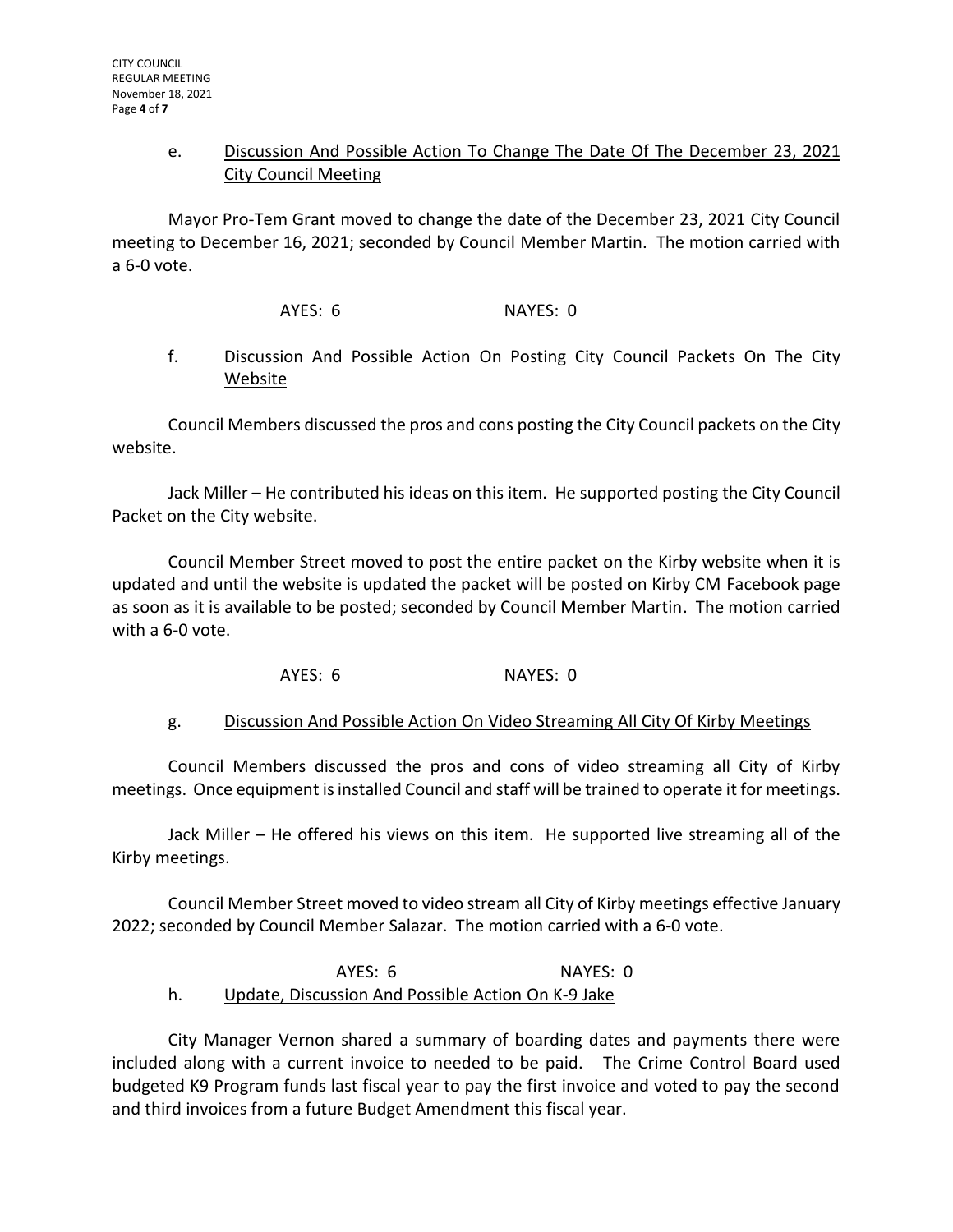Lieutenant Alonzo provided an update on K-9 Jake.

Council discussed an outstanding invoice for boarding K-9 Jake. City Manager Vernon provided insight into the invoice.

Mayor Pro-Tem Grant moved to approve two billing cycles to be deducted from the K-9 line item from the Police Department budget to be later covered through a future budget amendment; seconded by Council Member Salazar. The motion carried with a 6-0 vote.

AYES: 6 NAYES: 0

i. Discussion And Possible Action Approving The 2021 Tax Roll As Submitted By The Bexar County Tax Assessor Collector For The City Of Kirby

City Manager Vernon explained City Council is required to approve the Tax Roll per Section 26.09(e) of the State Property Tax Code.

Council Member Martin moved to approve the 2021 Tax Roll as submitted by the Bexar County Tax Assessor Collector for the City of Kirby; seconded by Council Member Street. The motion carried with a 6-0 vote.

AYES: 6 NAYES: 0

j. Discussion And Possible Action On Proposal From Givler Engineering For Conducting A Video Inspection Of The City of Kirby's Drainage System

City Manager Vernon informed Council that Phase II of the Drainage Assessment consists of conducting a video inspection. A proposal from Givler Engineering was provided. There is \$45,000 in the Water Fund for this project.

Council Member Street moved to accept the proposal from Givler Engineering for conducting a video inspection of the City of Kirby's drainage system; seconded by Council member Salazar. The motion carried with a 6-0 vote.

AYES: 6 NAYES: 0

- k. City Council Liaison Reports
	- 1. Animal Advisory Committee Mayor Pro-Tem Grant

Mayor Pro-Tem Grant provided an update on the Committee.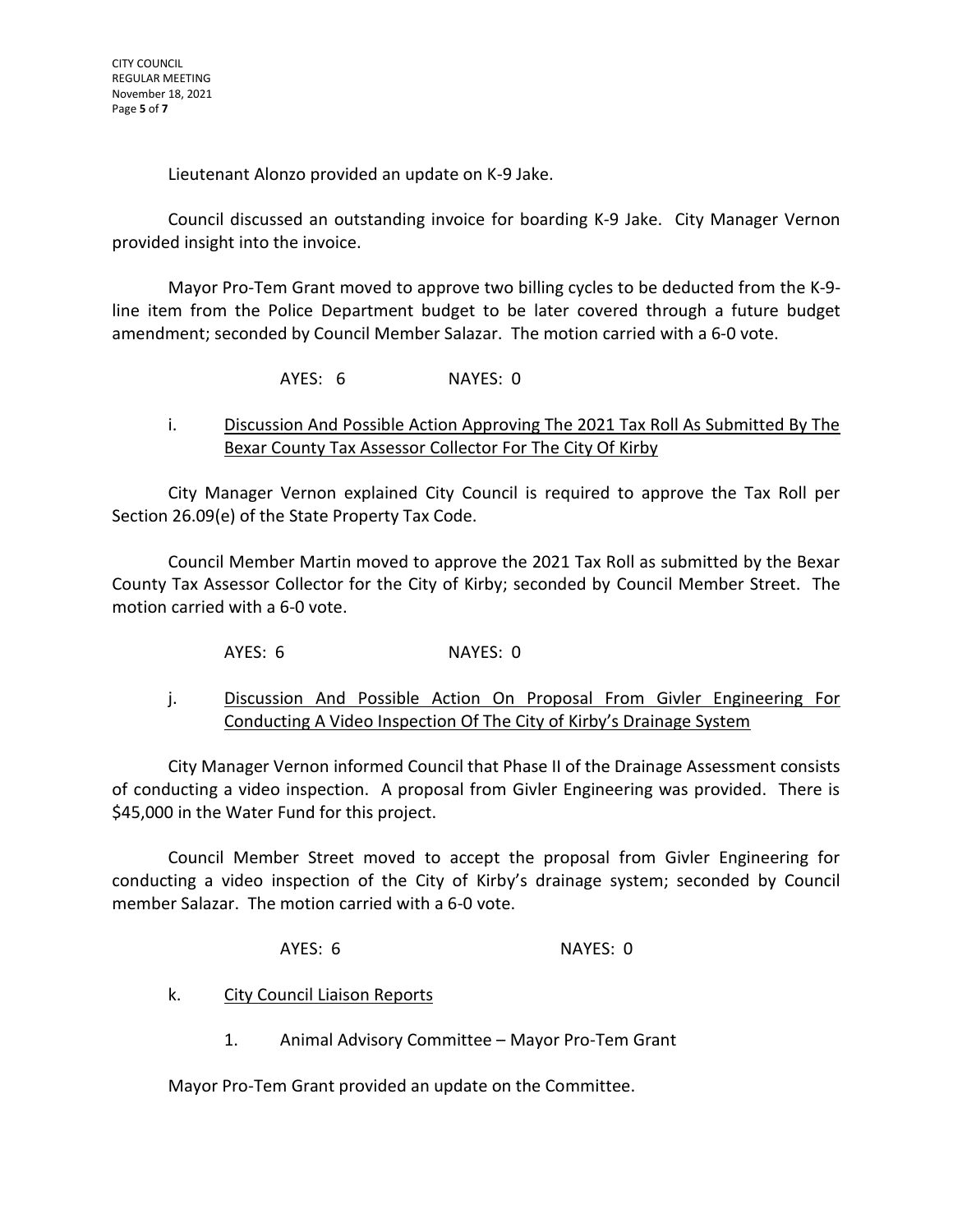2. Beautification And Recycle Committee – Council Member Grider Council Member Grider provided an update on the Committee.

3. Building And Standards Commission – Council Member Martin

Council Member Martin provided an update on the Commission.

4. Crime Control And Prevention District – Council Member Salazar

Council Member Salazar was not present to provide an update on the Board.

5. Economic Development Committee Council Member Apodaca

Council Member Apodaca was not present to provide an update on the Committee.

6. Planning And Zoning Commission – Mayor Aldrich

City Manager Vernon provided an update on the Commission.

7. Senior Center Corporation Board – Council Member Street

Council Member Street provided an update on the Board.

# **9. City Manager Announcements**

# a. Announcements On City Events And Items Of Community Interest.

City Manager Vernon announced City offices will be closed Thursday and Friday and wished everyone a Happy Thanksgiving. She encouraged applicants to volunteer. You don't have to be a resident to volunteer for Economic Development Committee or Beautification and Recycle Committee.

# **10. Request And Announcements**

a. Requests By Mayor And Council Members For Items To Be Placed On Future City Council Agendas And Announcements On City Events/Community Interest

Council Member Street - She wished everyone a Happy Thanksgiving and be safe.